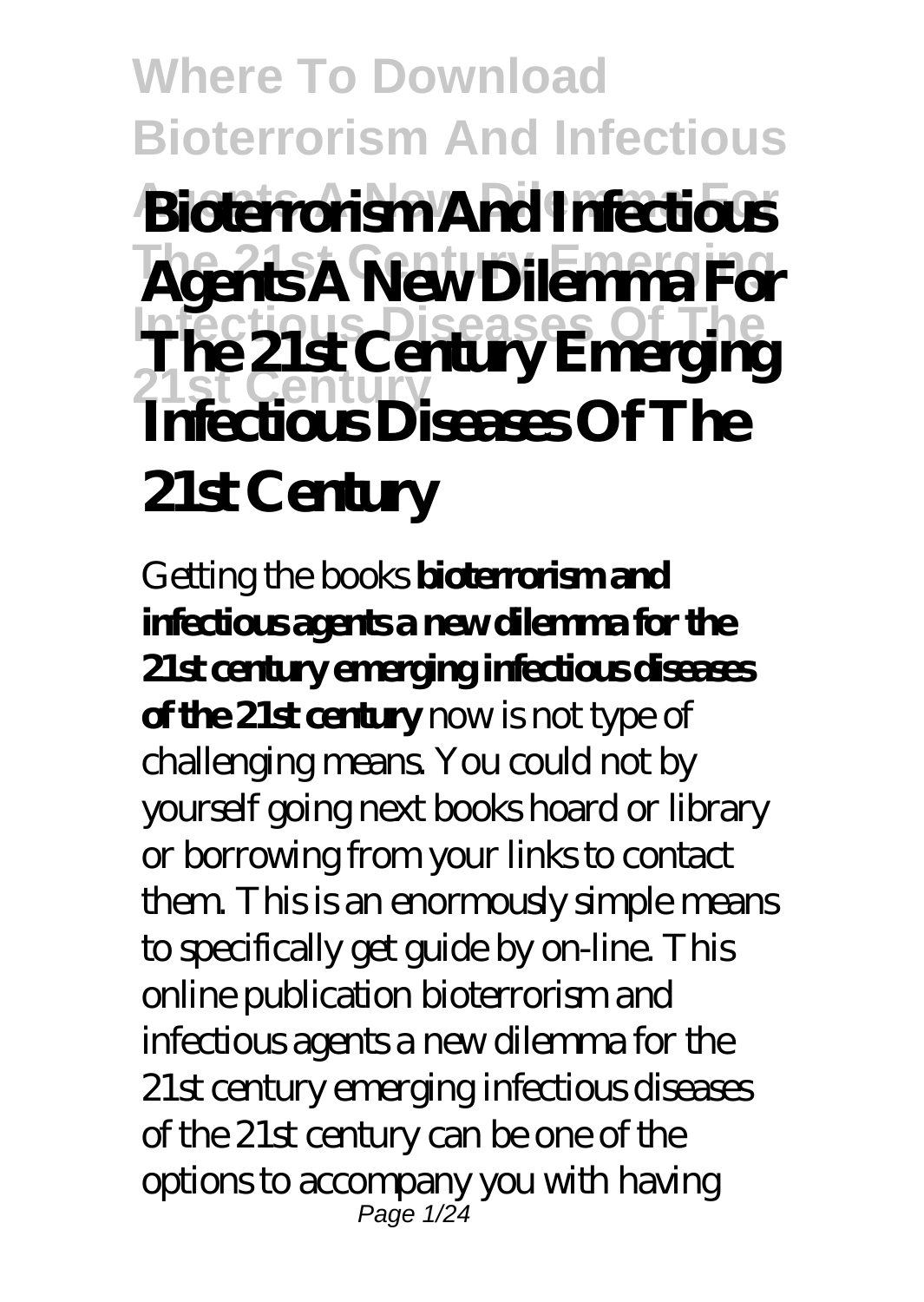**Where To Download Bioterrorism And Infectious Additional time.** New Dilemma For **The 21st Century Emerging** It will not waste your time. understand me, **Infectious Diseases Of The** the e-book will unconditionally spread you additional event to read. Just invest little grow old to edit this on-line notice **bioterrorism and infectious agents a new dilemma for the 21st century emerging infectious diseases of the 21st century** as without difficulty as evaluation them wherever you are now.

BioterrorismBioterrorism *Is a bioterrorist attack possible?* RR0304/A USA: Bioterrorism Biological Terrorism: How vulnerable is the UK? Microbiology of Bioterrorism Agents *Biological Warfare and Bio-terrorism. The Deadliest Weapons of 21st Century Urdu/Hindi Biological warfare agents history and related incidents* Threat of Infection - Page 2/24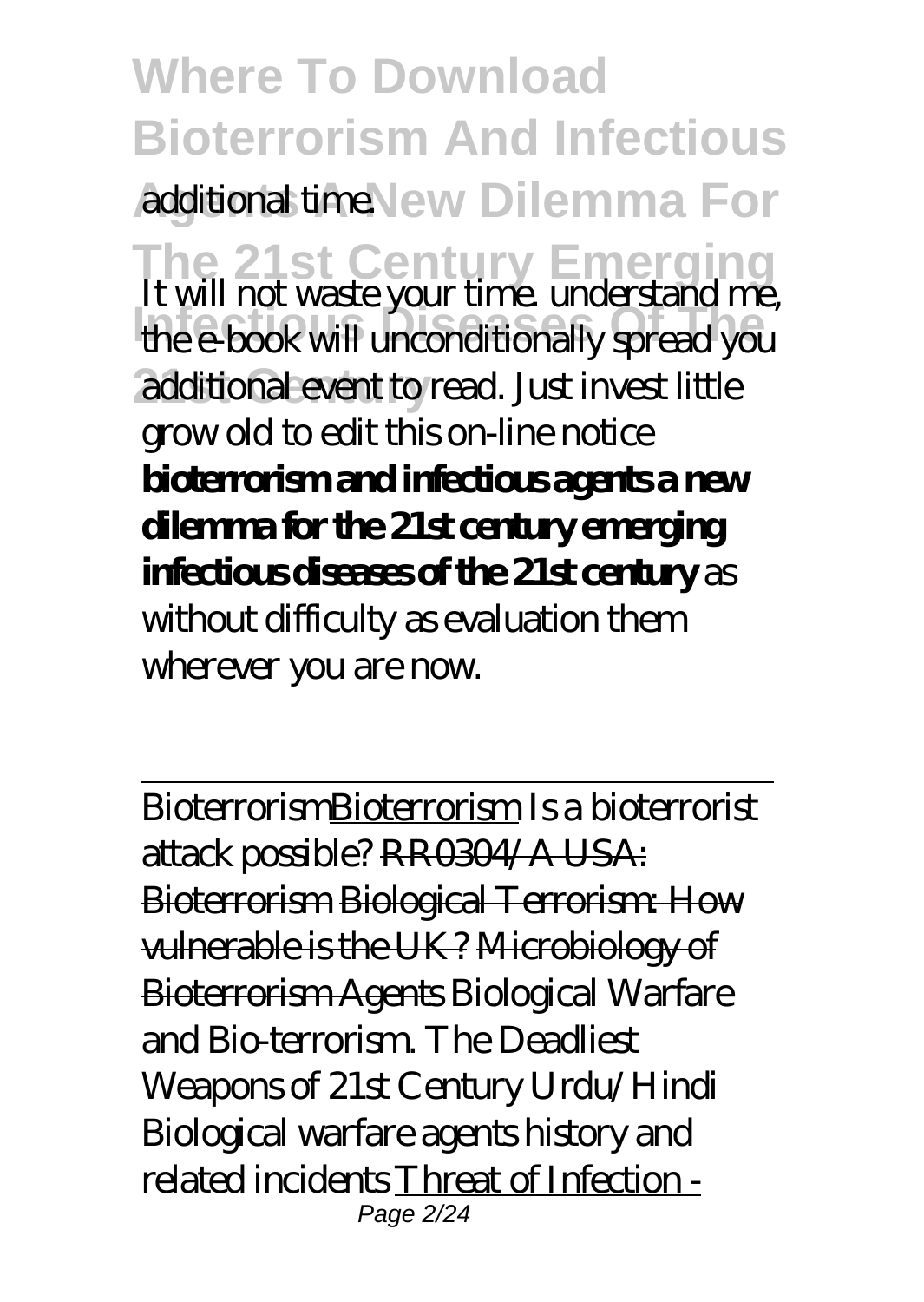Agents of Bioterrorism | Immunology | or **The 21st Century Emerging** Biochemistry for IIT JAM 2021 Congress **Infectious Diseases Of The** \"bio weapon\"? Global Infectious Diseases in the Era of Bioterrorism - Sokol leader questions whether Coronavirus is a Lecture Spring 2004

Defending Against Biological Terrorism Inside The US Government's Top-Secret Bioweapons Lab The Threat of Bioterrorism Using Plague as a Bioweapon Is Coronavirus A Secret Chinese Biowarfare Weapon? | Fact Check CBIC Exam Study Guide Questions **Rajneeshee Bioterror Attack | 100 Wonders | Atlas Obscura** *Deadly coronavirus may not have originated in Wuhan seafood market, Chinese scientists say* Is COVID-19 An Act Of BIOTERRORISM?<del>Curator' s Corner |</del> Bioterrorism with Malcolm W. Nance *Florida HAI CIC Study Group Bioterrorism and IVDA BSIs* Joe Rogan

Page 3/24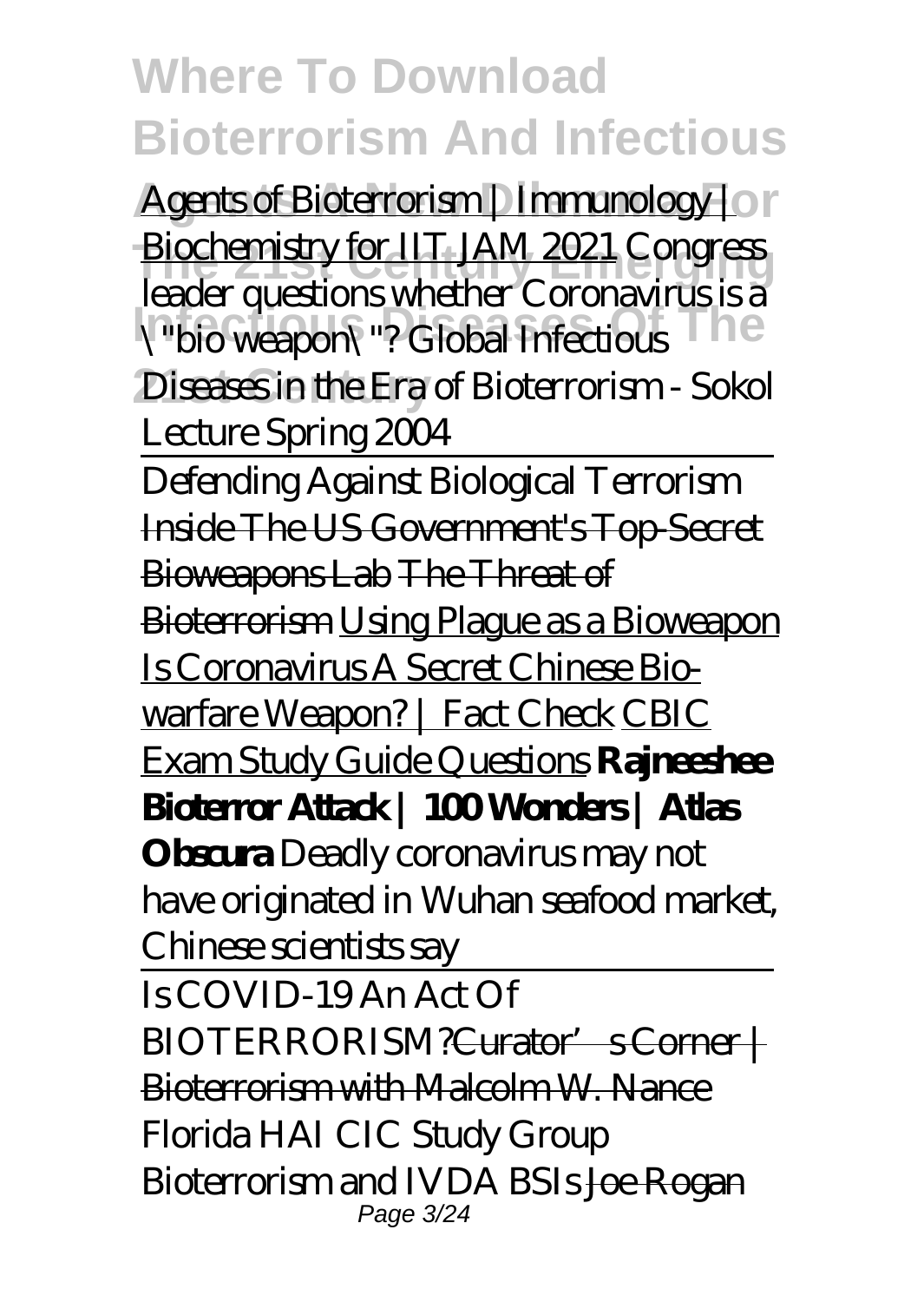Experience #1439 - Michael Osterholm r The next outbreak? We're not ready | g **Infectious** Diseases of The Little States of Theorem interview with author of \"Preparing for Bioterrorism,\" Bill Gates Dr. Ian Lipkin discusses Gigi Kwik Gronvall

Emerging Infectious Diseases, Global Migration and Bioterrorism The 1918 Spanish Flu-A Conspiracy of Silence | Mysteries of the Microscopic World (Part 1 of 3)*Bioterrorism And*

*Infectious Agents A*

Bioterrorism and Infectious Agents: A New Dilemma for the 21st Century (Emerging Infectious Diseases of the 21st Century) 2009th Edition. by. I.W. Fong (Editor) › Visit Amazon's I.W. Fong Page. Find all the books, read about the author, and more. See search results for this author.

*Bioterrorism and Infectious Agents: A* Page 4/24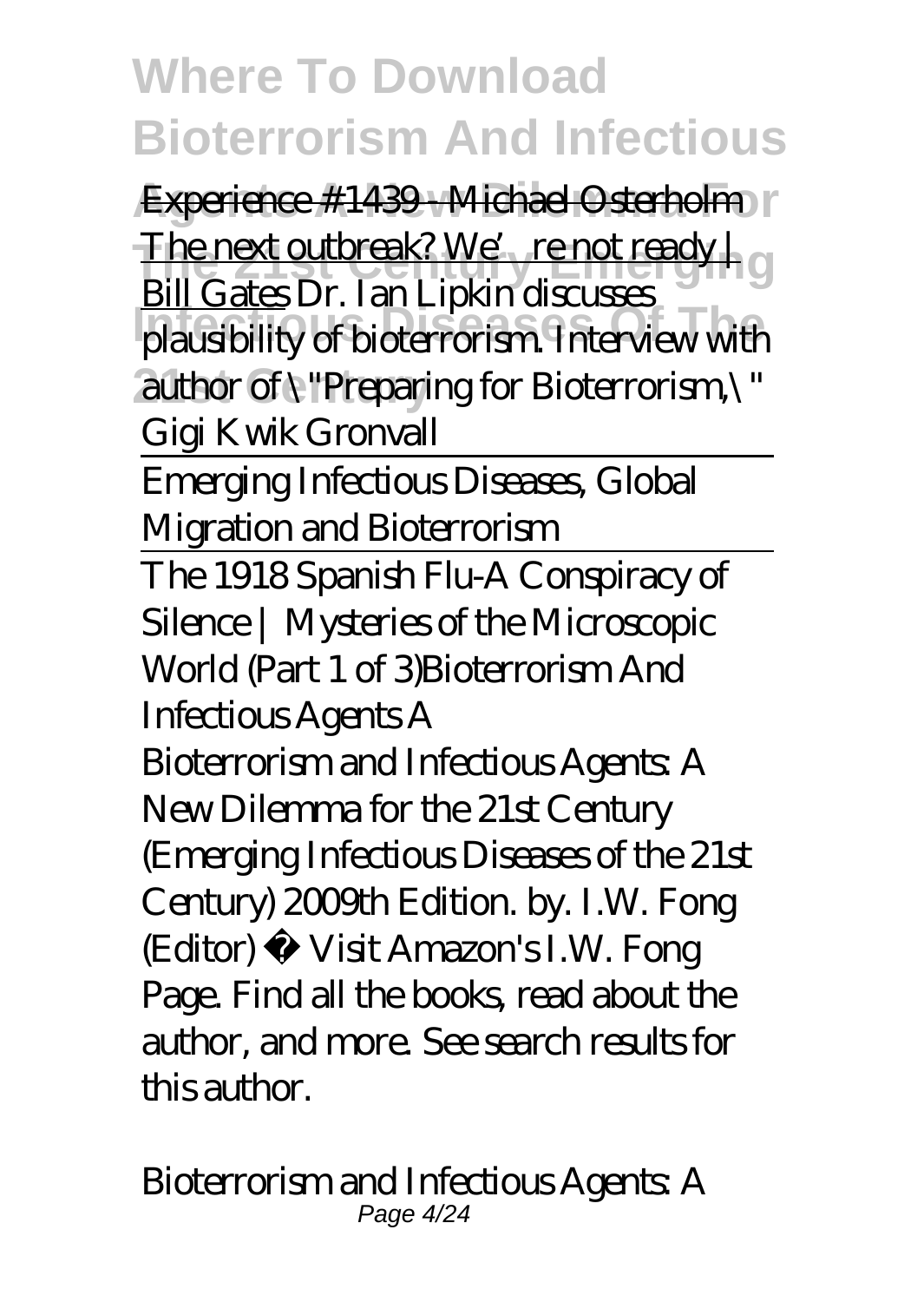A New Dilemma for the .Dilemma For **The 21st Century Emergency Agents A New**<br>
Biotecome Guate Century Editor **Indiana disease Office, Edition**<br>Fong, I.W., Alibek, Kenneth (Eds.) Free Preview. The foreword will be written by Dilemma for the 21st Century. Editors: Anthony Fauci, Director of NIAID and one of the leading experts on bioterrorism; Editor Dr. Alibek is an extremely high profile person in the field and has been featured in the NY Times ...

*Bioterrorism and Infectious Agents - A New Dilemma for the ...* Melioidosis and Glanders as Possible Biological Weapons.- Smallpox as a Weapon for Bioterrorism - Hemorrhagic Fever Viruses as Biological Weapons.- Botulism as a Potential Agent of Bioterrorism.- Ricin: A Possible, Noninfectious Biological Weapon.- Bioterrorism Alert for Health Care Workers.- The Economics of Planning and Page 5/24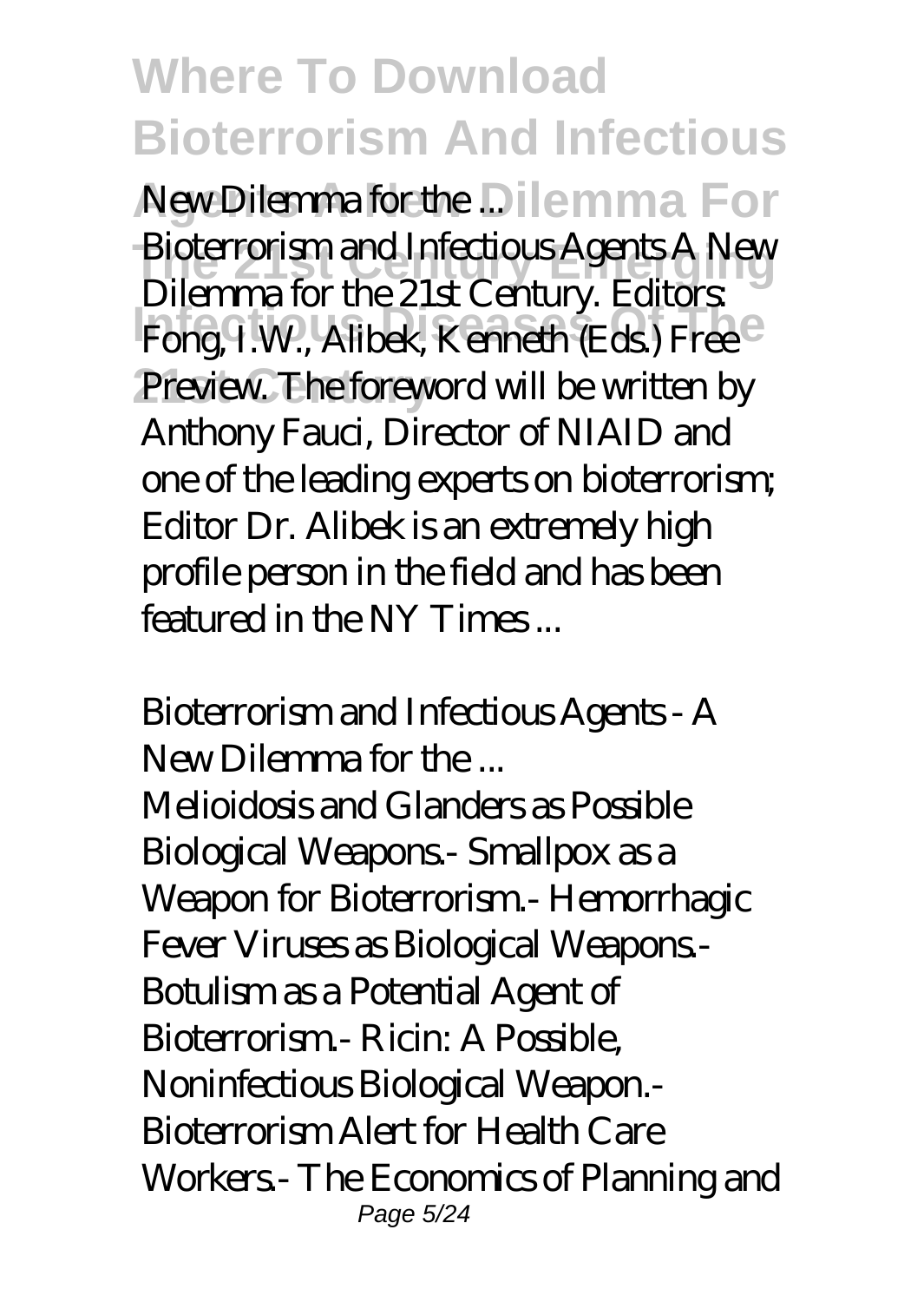**Where To Download Bioterrorism And Infectious Preparing for Bioterrorisme mma For The 21st Century Emerging** *Bioterrorism and Infectious Agents: A New Dilemma for the ...* **Ses Of The** 

Since the terrorist attack on the United States on September 11, 2001 and subsequent cases of anthrax in Florida and New York City, attention has been focused on the threat of b- logical warfare and bioterrorism. Biological warfare agents are de?ned as "living org- isms, whatever their nature, or infected material derived from them, which are used for h- tile purposes and intended to cause disease or death in man, animals and plants, and depend for their efforts on the ability to multiply ...

*Bioterrorism and Infectious Agents: A New Dilemma for the ...* Bioterrorism and Infectious Agents: A New Dilemma for the 21st Century - Page 6/24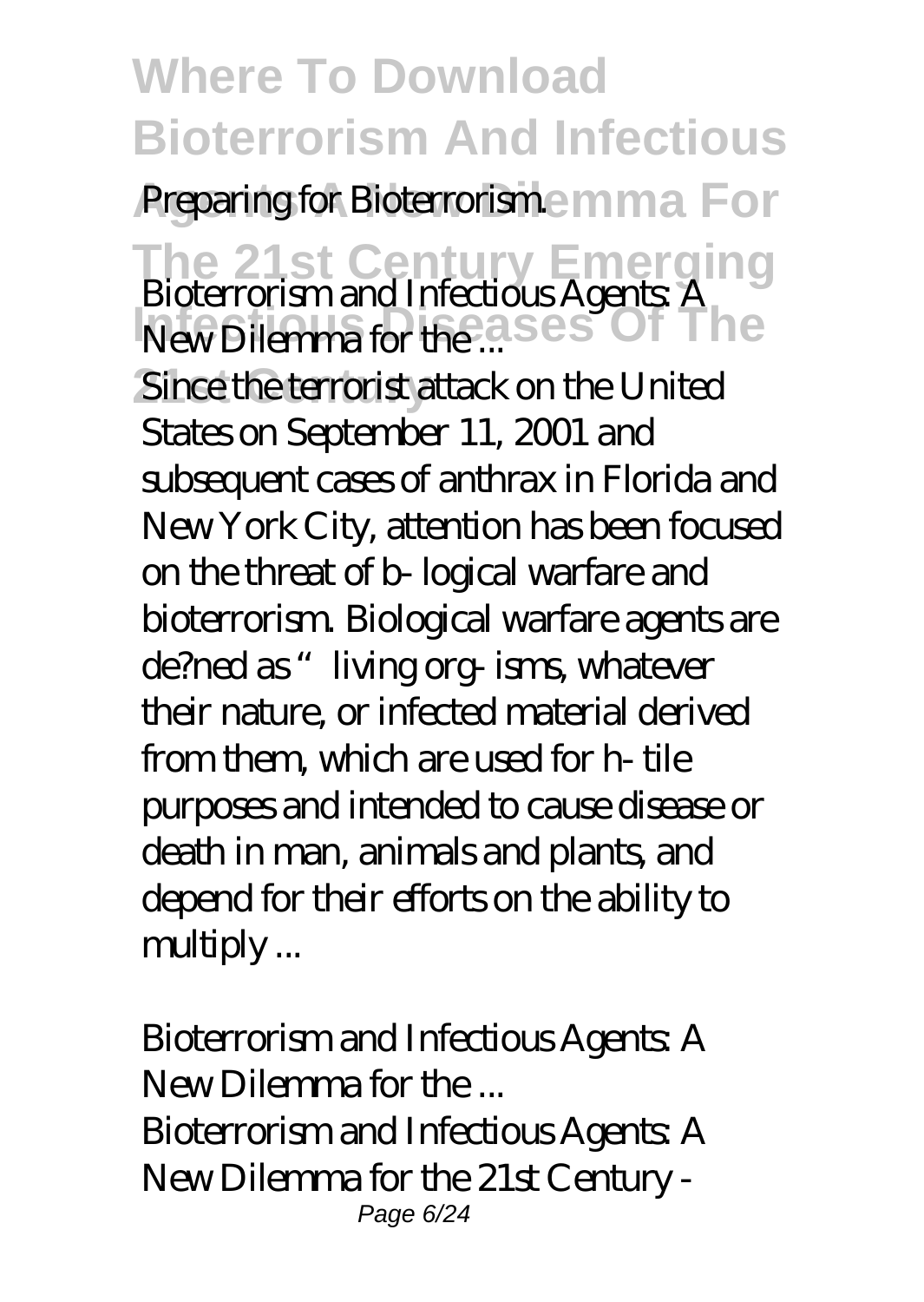Ebook written by I.W. Fong, Kenneth<sup>-</sup> or Alibek. Read this book using Google Play **Infectious Disease**, is devices. Download for offline reading, highlight, bookmark or take notes while Books app on your PC, android, iOS you read Bioterrorism and Infectious Agents: A New Dilemma for the 21st Century.

#### *Bioterrorism and Infectious Agents: A New Dilemma for the ...*

Bioterrorism and Infectious Agents: A New Dilemma for the 21st Century (Emerging Infectious Diseases of the 21st Century) 2009th Edition, Kindle Edition by I.W. Fong (Editor)

#### *Amazon.com: Bioterrorism and Infectious* Agents: A New...

The U.S. Government's efforts to counter bioterrorism are comprised of a number of essential elements for which Page 7/24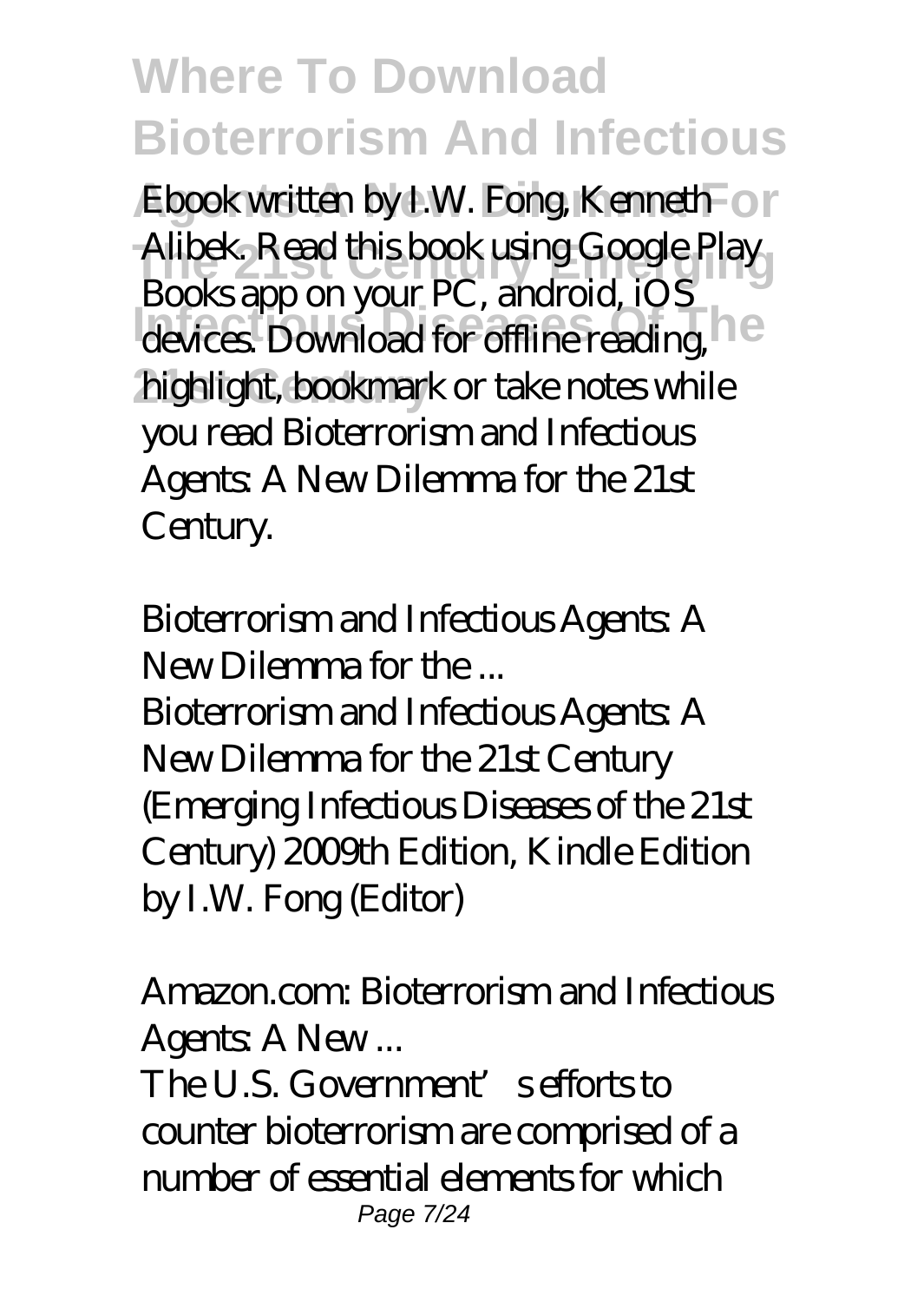CBER plays an integral role. One such on **The expeditious development Infectious Diseases Of The** and...

 $$ *Infectious Diseases | FDA* Deadly quantities of infectious agents are easy to hide, transport, and spread throughout the ...

*Bioterrorism Definition and Agents Used* Infection Control Considerations for High-Priority (CDC Category A) Diseases that May Result from Bioterrorist Attacks or are Considered to be Bioterrorist Threats Guideline for Isolation Precautions: Preventing Transmission of Infectious Agents in Healthcare Settings (2007)

#### *Bioterror Agents | Appendix A | Isolation Precautions ...*

The U.S. public health system and Page 8/24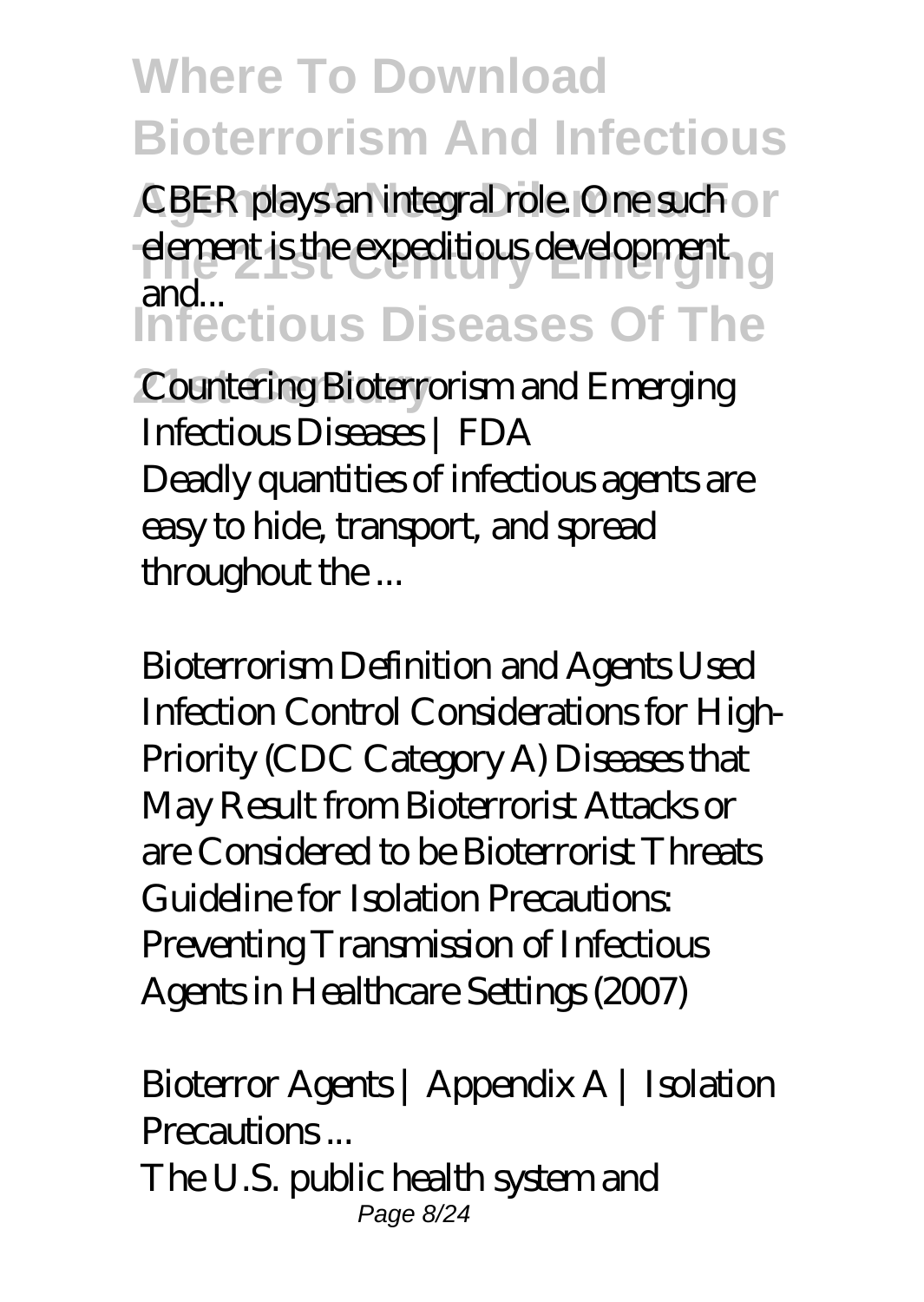primary healthcare providers must be For prepared to address various biological **Infectious** *Infectious* Constitution Constitution Constitution Constitution Constitution Constitution Constitution Constitution Constitution Constitution Constitution Constitution Constitution Constitution Constitution C **21st Century** agents include organisms that pose a risk agents, including pathogens that are rarely to national security because they. can be easily disseminated or transmitted from person to person;

*CDC | Bioterrorism Agents/Diseases (by category ...*

A GUIDE TO NEW YORK STATE LAWS GOVERNING BIOTERRORISM ... incidence of disease due to microbiological agents or their toxic products". 10 NYCRR 2.1 specifies the infectious, contagious or communicable diseases which must be reported pursuant to various

*A Guide to NYS Laws Governing Bioterrorism Preparedness ...* Page 9/24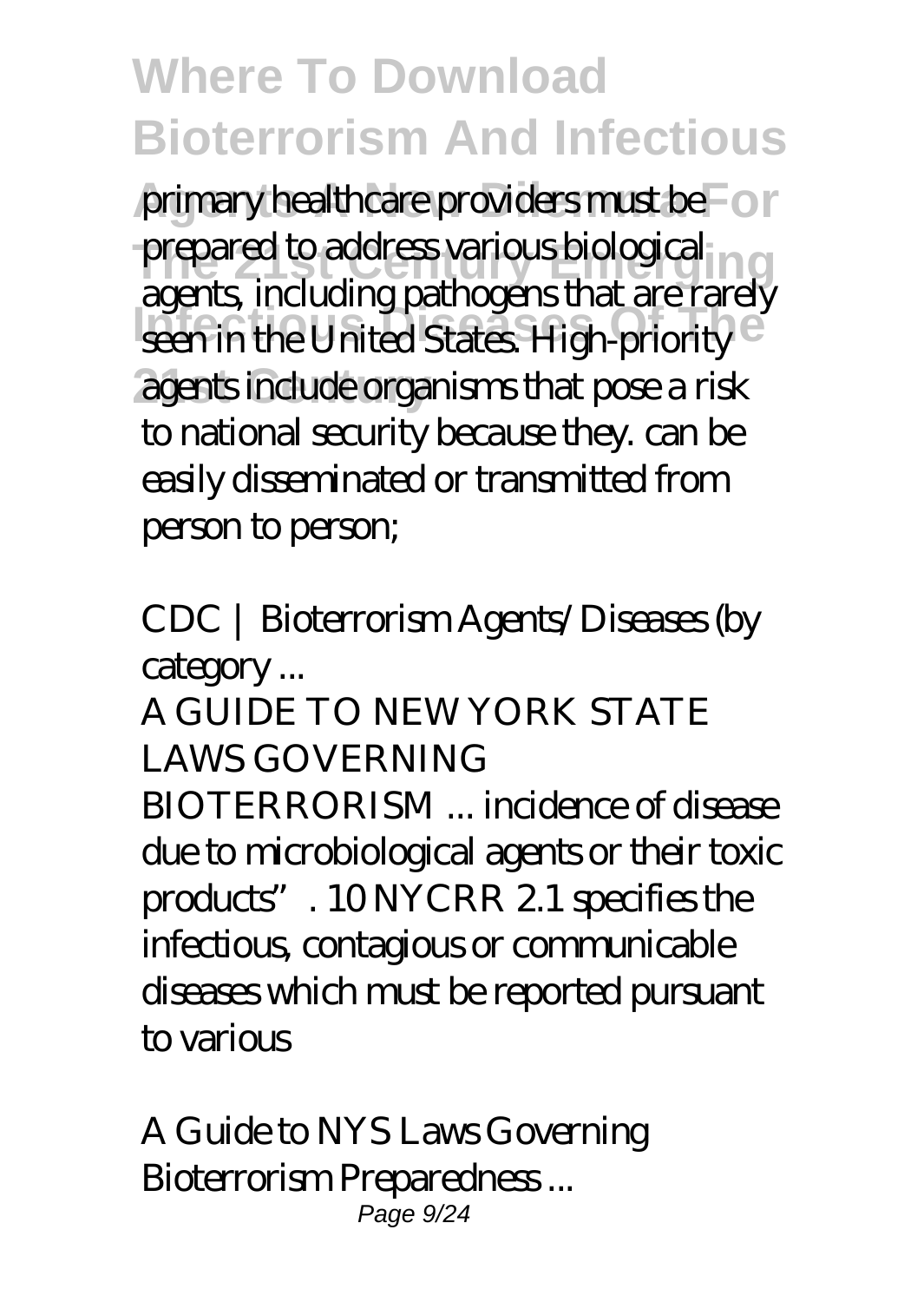focused on destroying what they believe to **The evil forces, and the discovery of Iraq's Infectious Diseases Of The** other biological warfare agents. There are **21st Century** a broad range of potential bioterrorism stockpiled anthrax, botulinum toxin, and agents, including bacteria, viruses, and toxins (of microbial, plant, or animal origin).

#### *Infectious Disease Disasters: Bioterrorism, Emerging ...*

Bioterrorism and Infectious Agents: A New Dilemma for the 21st Century. Since the terrorist attack on the United States on September 11, 2001 and subsequent cases of anthrax in Florida and New York City, attention has been focused on the threat of b- logical warfare and bioterrorism.

#### *Bioterrorism and Infectious Agents: A New Dilemma for the ...*

An agroterrorism incident would generally Page 10/24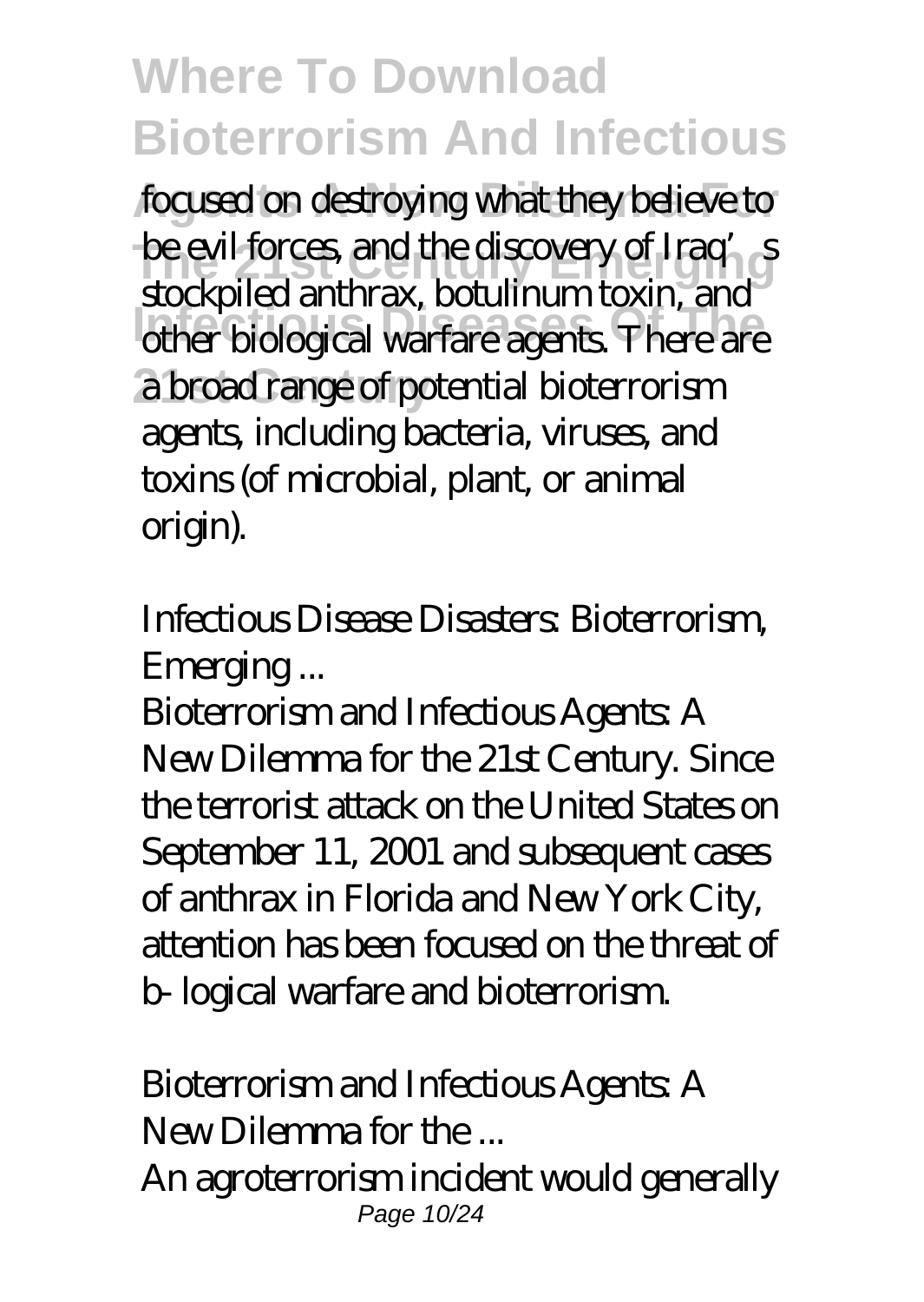involve bioterrorism, and potential agents **The 21st Century Emergency Emergency Street as viruses, reging Infectious** Diseases Of The **21st Century** bacteria, or fungi. Within the context of

*Bioterrorism and Infectious Agents: A New Dilemma for the ...*

Links with this icon indicate that you are leaving the CDC website.. The Centers for Disease Control and Prevention (CDC) cannot attest to the accuracy of a nonfederal website. Linking to a non-federal website does not constitute an endorsement by CDC or any of its employees of the sponsors or the information and products presented on the website.

*CDC | Bioterrorism Agents/Diseases | Emergency ...* Bioterrorism agents are pathogenic organisms or biological toxins that are Page 11/24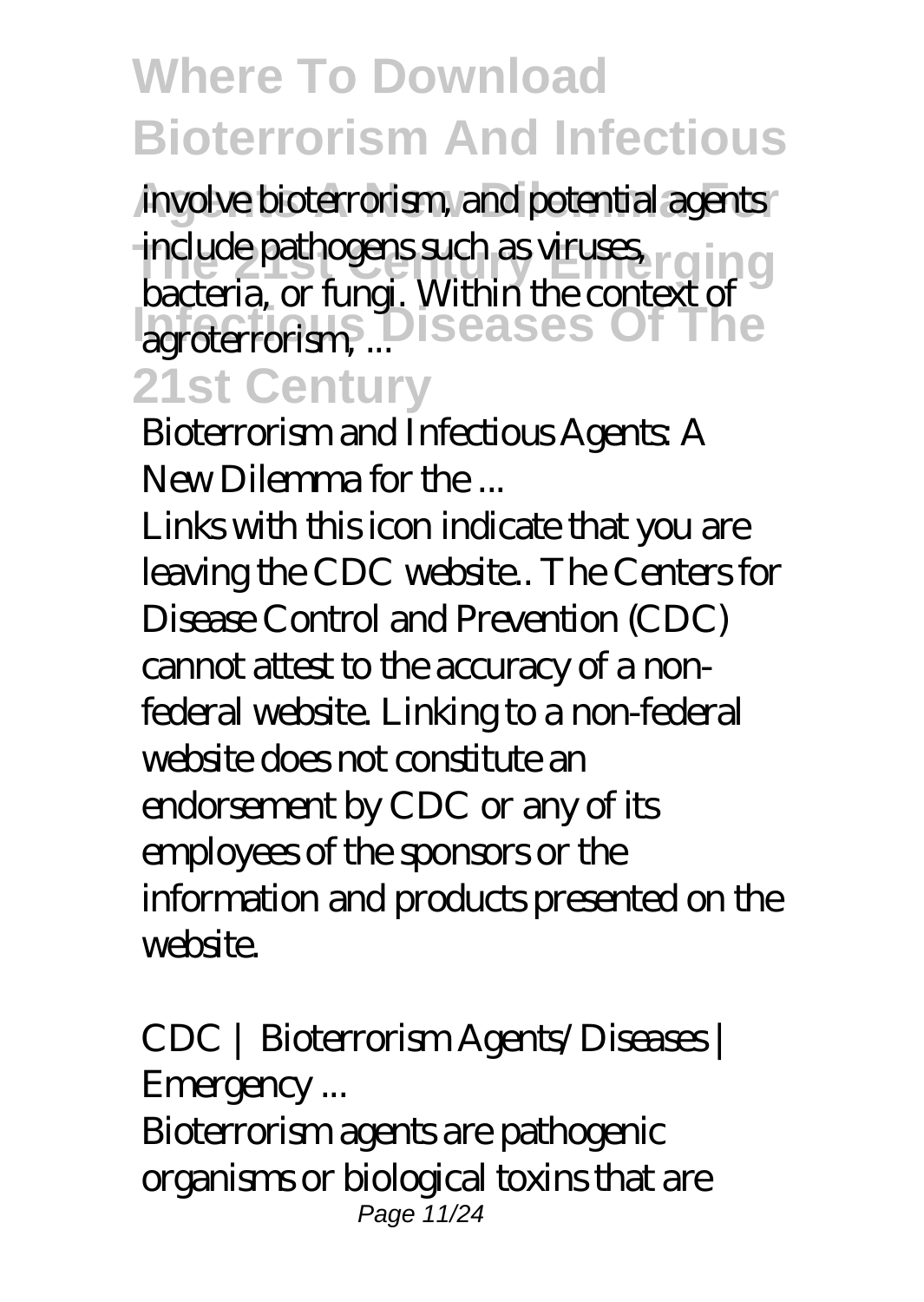used to produce death and disease in For **humans** animals, or plants for terrorist **Infectious Diseases Of The** microorganisms found in nature, but it is possible that they could be modified to purposes. These agents are typically increase their virulence, make them resistant to current antibiotics or vaccines, or to enhance the ability of these agents to be disseminated into the environment.

*Potential Bioterrorism Agents - BCM* Anthrax is an infectious disease caused by the spore-forming bacterium, Bacillus anthracis. Bioterrorism is the intentional use of biological agents, or germs, to cause illness. Bioterrorism has occurred in New York only in 2001, when media outlets received letters that were intentionally contaminated with anthrax bacteria.

#### *Biological Emergencies: Anthrax - NYC Health*

Page 12/24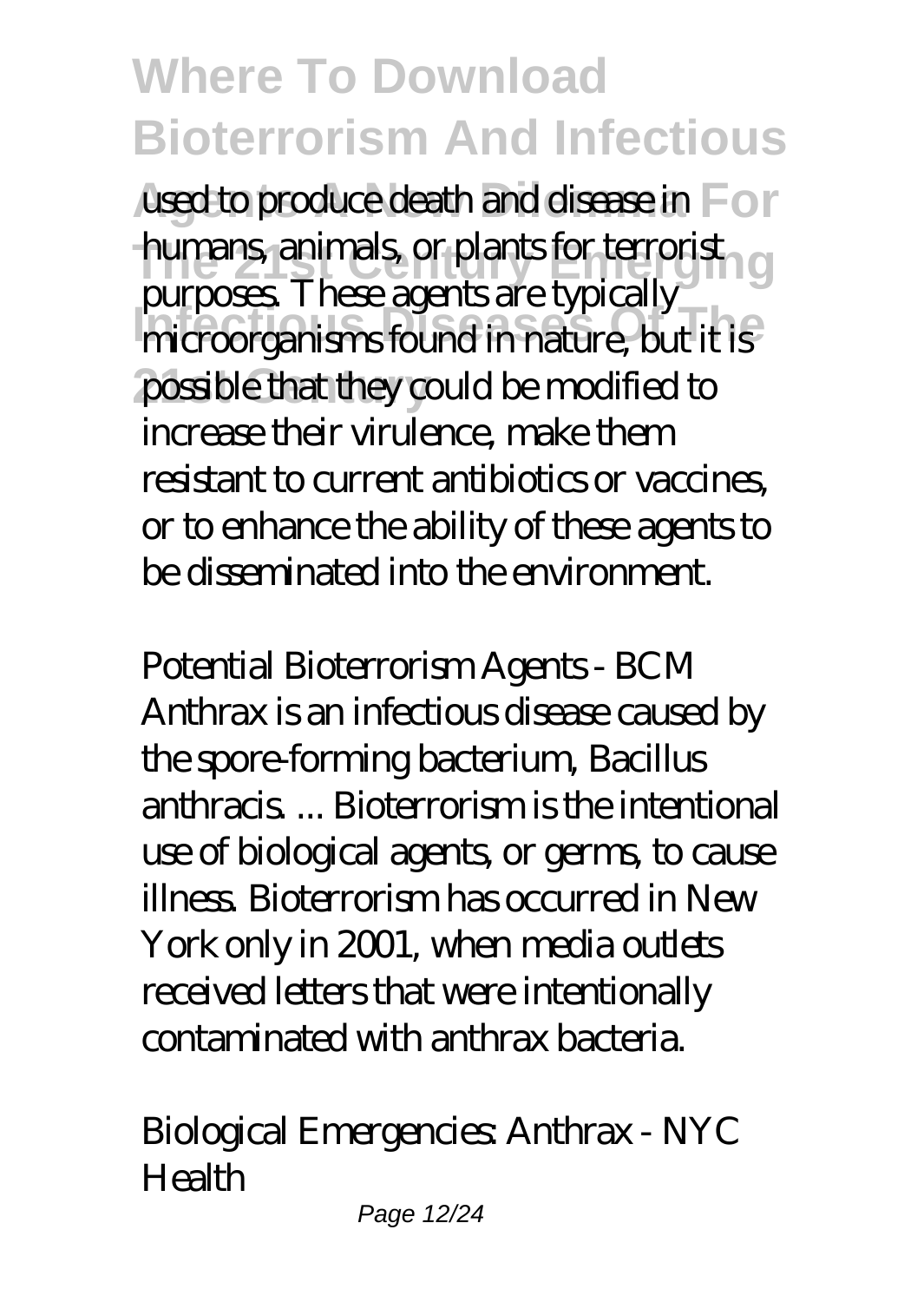**Bioterrorism is the deliberate release of or The 21st Century Emergency Century Emergency Century Emergency Century Emergency Infectious Diseases Of The** or plants. According to experts, the threat **21 of global bioterrorism is increasing.** In cause illness or death in people, animals, October 2001, bioterrorism became a reality when letters containing powdered anthrax were sent through the U.S. Postal Service. The attack caused 22 cases of illness, 5 of which resulted in death, and widespread fear.

Compiled by two leading experts in the field, this volume provides a concise, timely, and authoritative review of some of the most problematic infections of the new century. It presents issues and new ideas for preventing and controlling infectious diseases.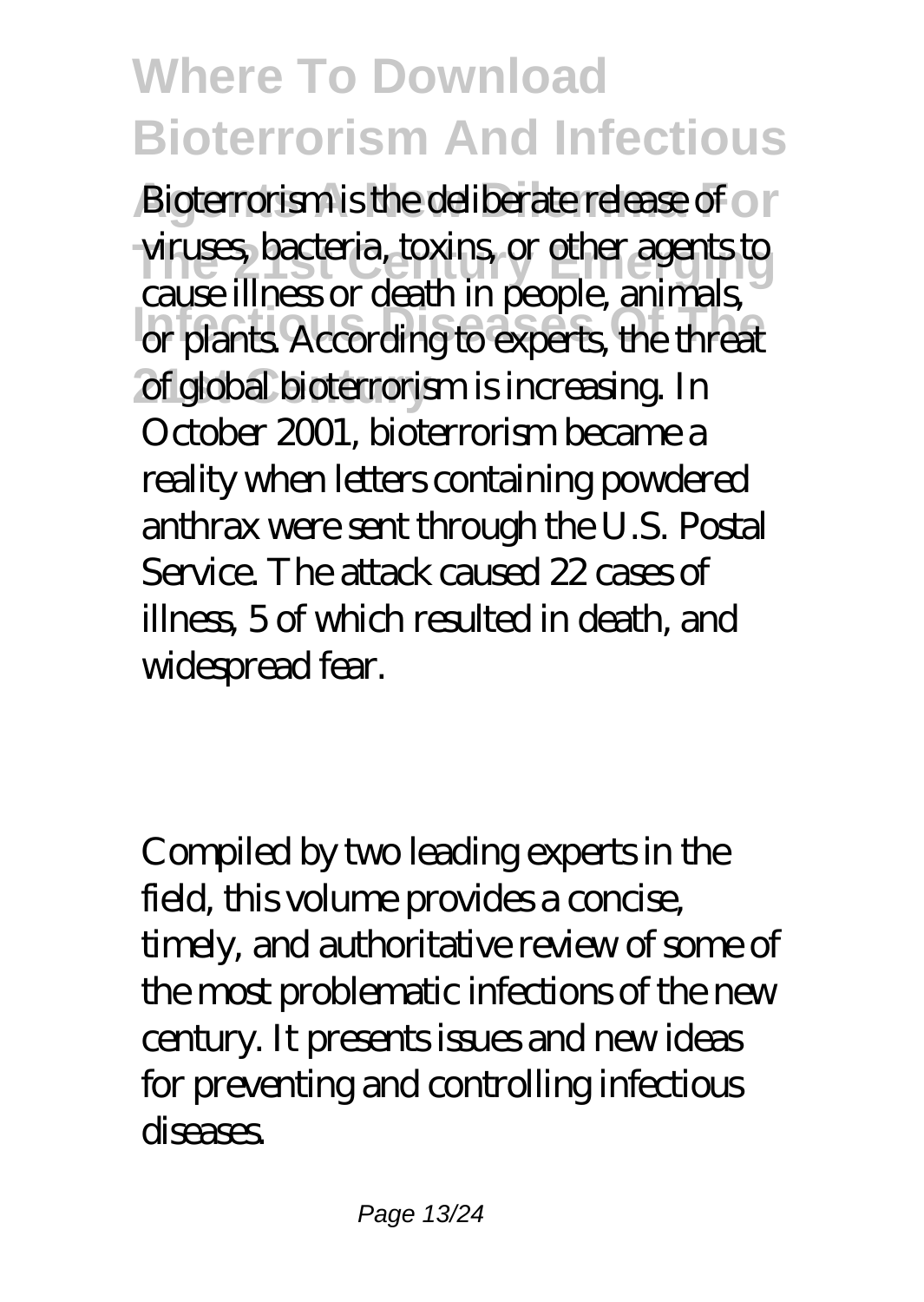Compiled by two leading experts in the or field, this volume provides a concise, in g **Infectious Diseases Of The** the most problematic infections of the new century. It presents issues and new ideas timely, and authoritative review of some of for preventing and controlling infectious diseases.

The purpose of this book is to bring together, in a single volume, the most upto-date information concerning microbes with potential as bioterrorist weapons. The primary audience includes microbiologists, including bacteriologists, virologists and mycologists, in academia, government laboratories and research institutes at the forefront of studies concerning microbes which have potential as bioterrorist weapons, public health physicians and researchers and scientists who must be Page 14/24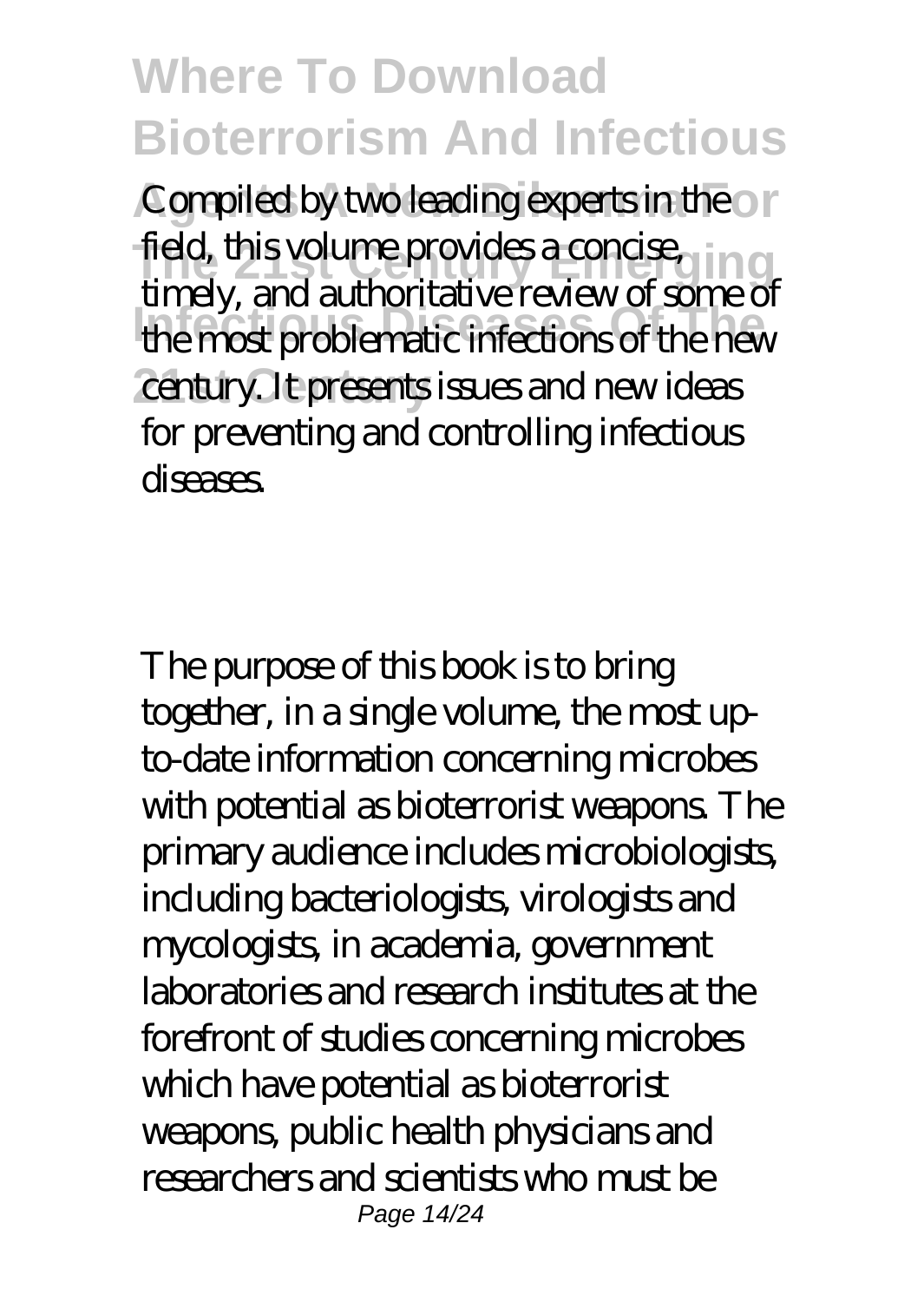trained to deal with bioterrorist attacks as well as laboratory investigators who must **International District Control Control Control Control Control Control Control Control Control Control Control Control Control Control Control Control Control Control Control Control Control Control Control Control Contro** and from possibly infected patients. identify and characterize these

The attacks of September 11 and the release of anthrax spores revealed enormous vulnerabilities in the U.S. publichealth infrastructure and suggested similar vulnerabilities in the agricultural infrastructure as well. The traditional public health response-surveillance (intelligence), prevention, detection, response, recovery, and attribution-is the paradigm for the national response not only to all forms of terrorism but also to emerging infectious diseases. Thus, investments in research on bioterrorism will have enormous potential for application in the detection, prevention, and treatment of emerging infectious Page 15/24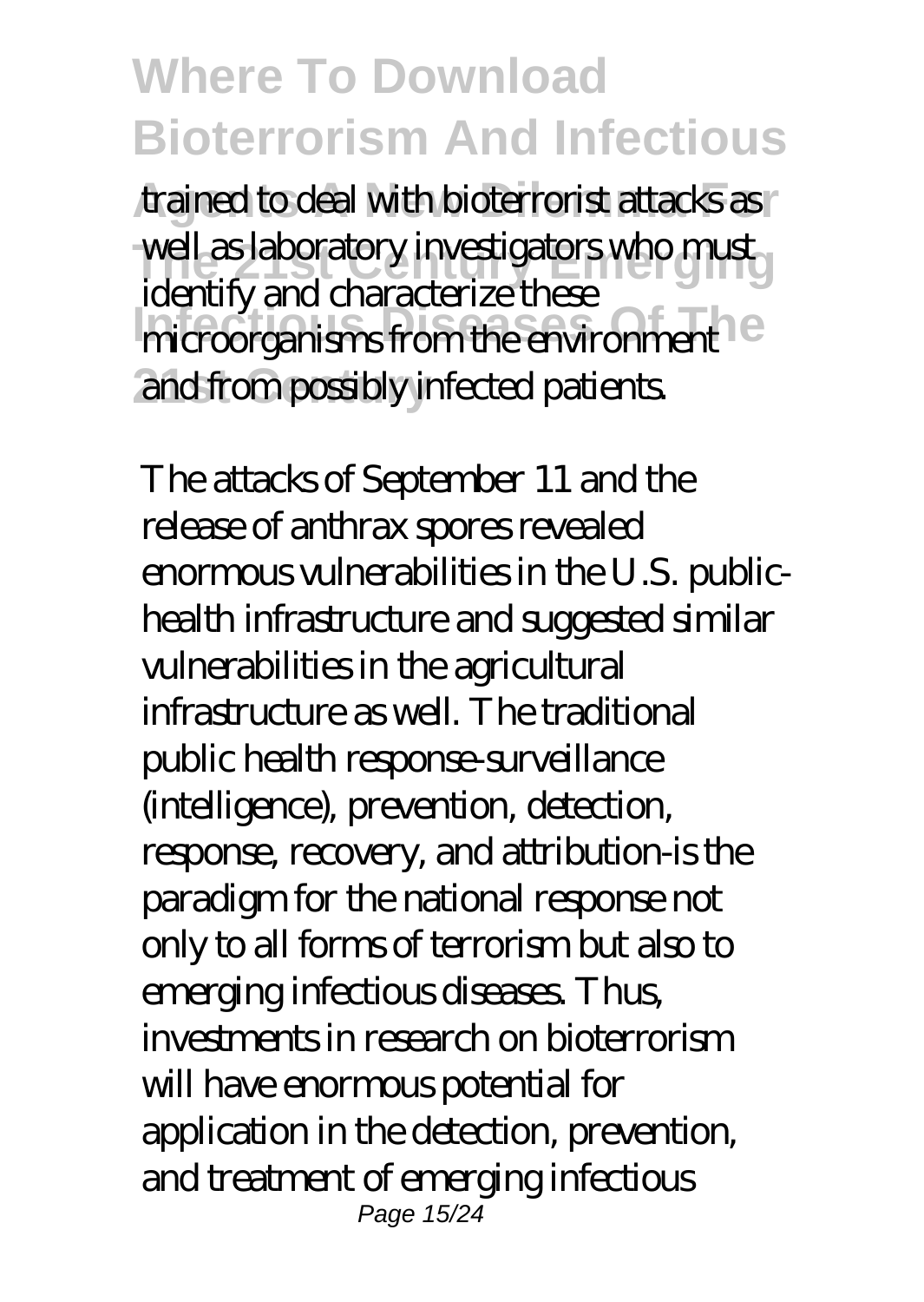diseases that also are unpredictable and a **The 21st Century Emerging** against which we must be prepared. The **Infectious Diseases Of The** sequence and the complete elucidation of numerous pathogen genomes, our rapidly deciphering of the human genome increasing understanding of the molecular mechanisms of pathogenesis and of immune responses, and new strategies for designing drugs and vaccines all offer unprecedented opportunities to use science to counter bioterrorist threats. But these same developments also allow science to be misused to create new agents of mass destruction. Hence the effort to confront bioterrorism must be a global one. Countering Bioterrorism makes the following recommendations: Recommendation 1: All agencies with responsibility for homeland security should work together to establish stronger and more meaningful working ties between the intelligence, S&T, and public health Page 16/24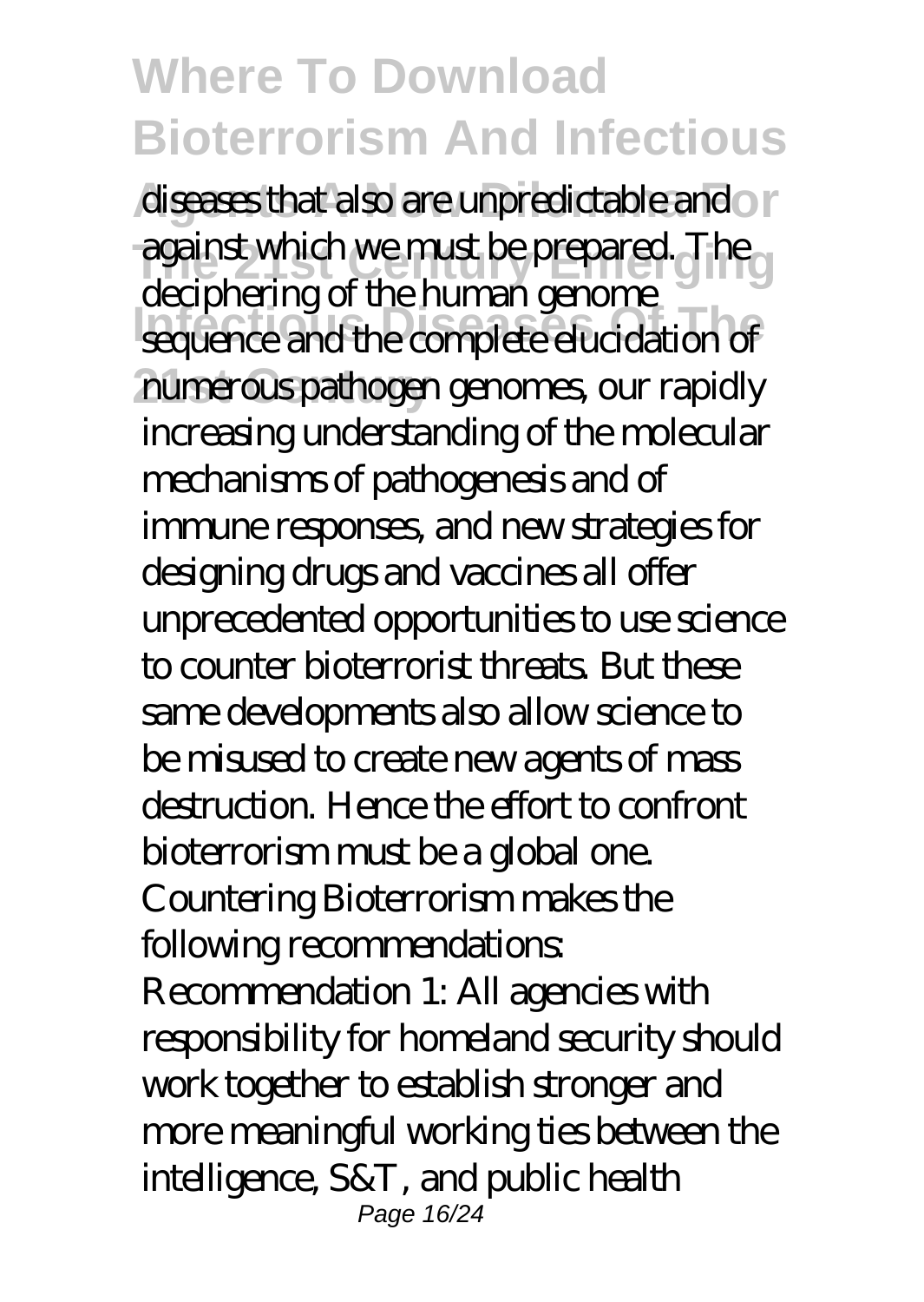communities. Recommendation 2: Federal **The 21st Century Emergencies should work cooperatively and in Infectious Diseases Of The** evaluate rapid, sensitive, and specific earlydetection technologies. Recommendation collaboration with industry to develop and 3: Create a global network for detection and surveillance, making use of computerized methods for real-time reporting and analysis to rapidly detect new patterns of disease locally, nationally, and ultimately- internationally. The use of high-throughput methodologies that are being increasingly utilized in modern biological research should be an important component of this expanded and highly automated surveillance strategy. Recommendation 4: Use knowledge of complex biological patterns and highthroughput laboratory automation to classify and diagnose infections in patients in primary care settings. Recommendation 5: USDA should create an agency for Page 17/24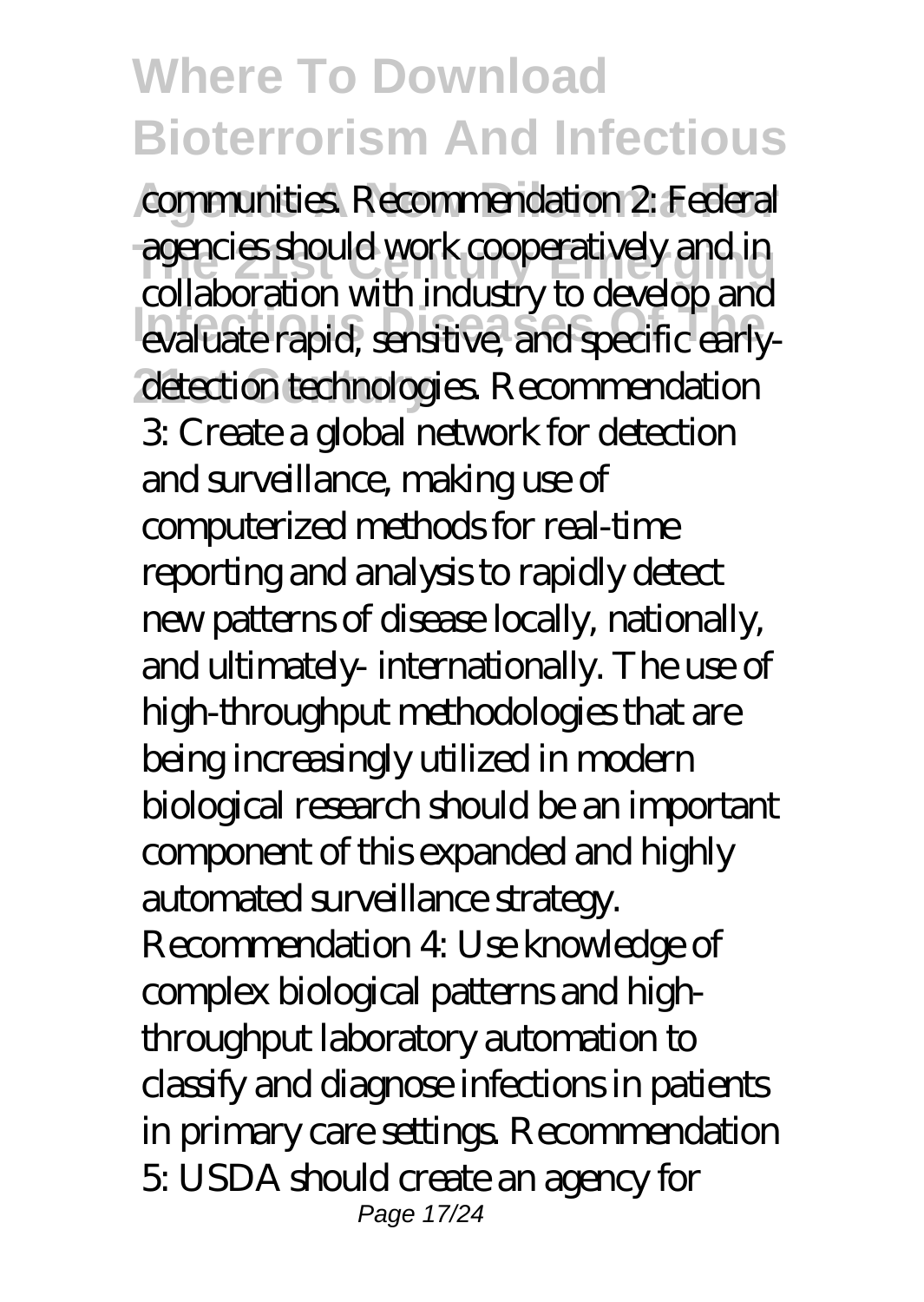control and prevention of plant disease. On **This agency should have the capabilities Infectious** Diseases Of The **21st Century** necessary to deal effectively with

Today's world poses a triple threat to the American population: infectious diseases, contamination of food and water, and bioattacks (biowarfare or bioterrorism). At least 17 countries are producing weapons of mass destruction using viruses, bacteria, or their toxins. AIDS, E. coli contamination, drug-resistant tuberculosis, and virulent flu strains are perhaps the best known of a host of disease threats. What these dangers have in common is the amount of data required to achieve solutions; in some cases, as much as a petabit (1 followed by 15 zeros) of data is required to study large numbers of samples from widespread locations. Firepower in the Lab examines how the nation can Page 18/24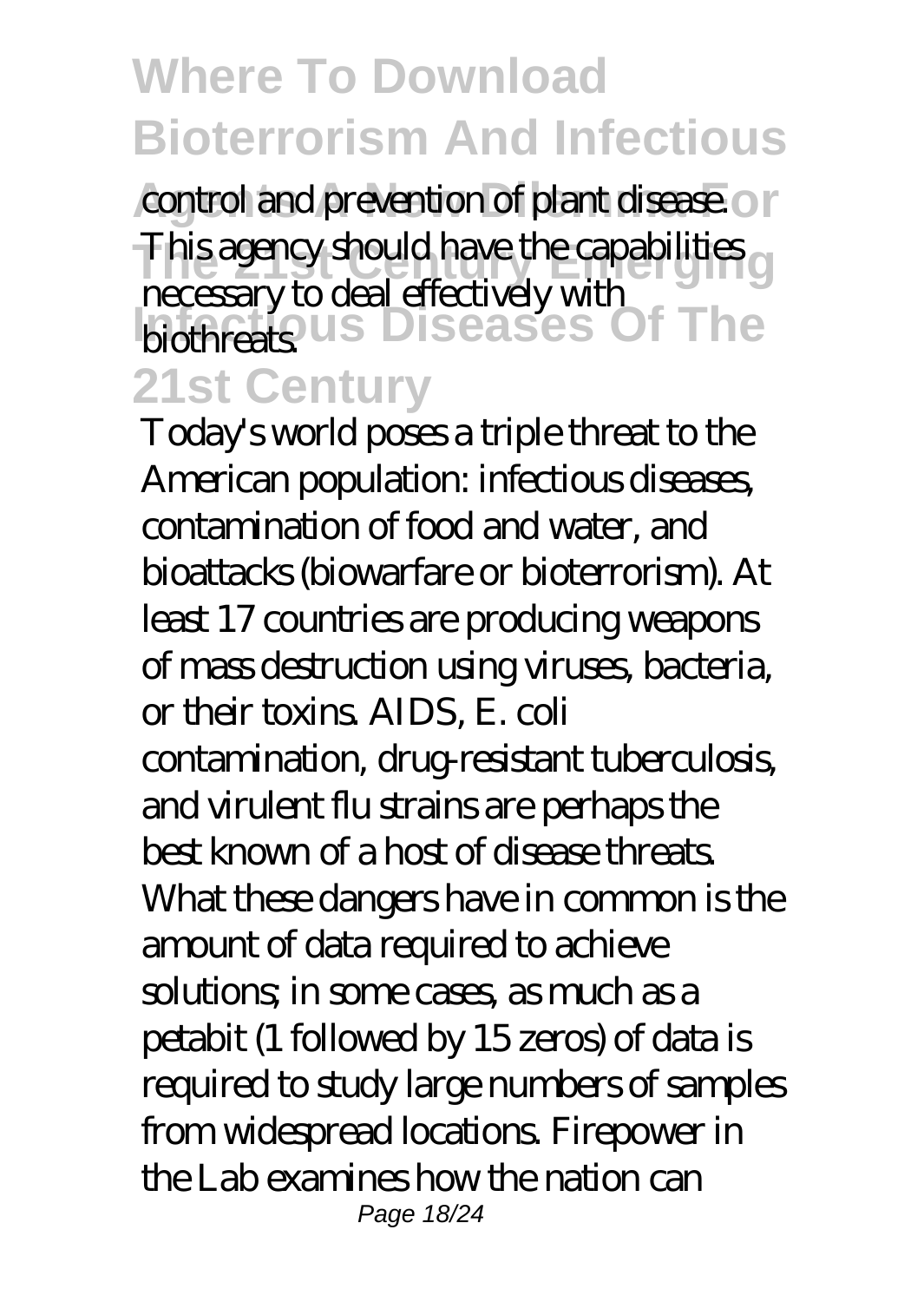combat this triple threat by improving our **The 21st Century Emerging** ability to detect, measure, and monitor **Infectious Diseases Of The** potential of today's exciting new laboratory automation and computer harmful biological agents. It explores the technologies as well as the emerging tools of molecular biology--how we can generate and analyze more data quickly and reduce human hands-on involvement, which inevitably introduces errors. The book discusses how to improve and apply technologies such as robotics, laboratory automation, "lab-on-a-chip," bioinformatics, and Internet control innovations. It reviews lessons learned from our experience with pandemic flu viruses. It also presents strategies for developing new high-throughput technologies, including how to address the lack of public funding for critical research undertakings.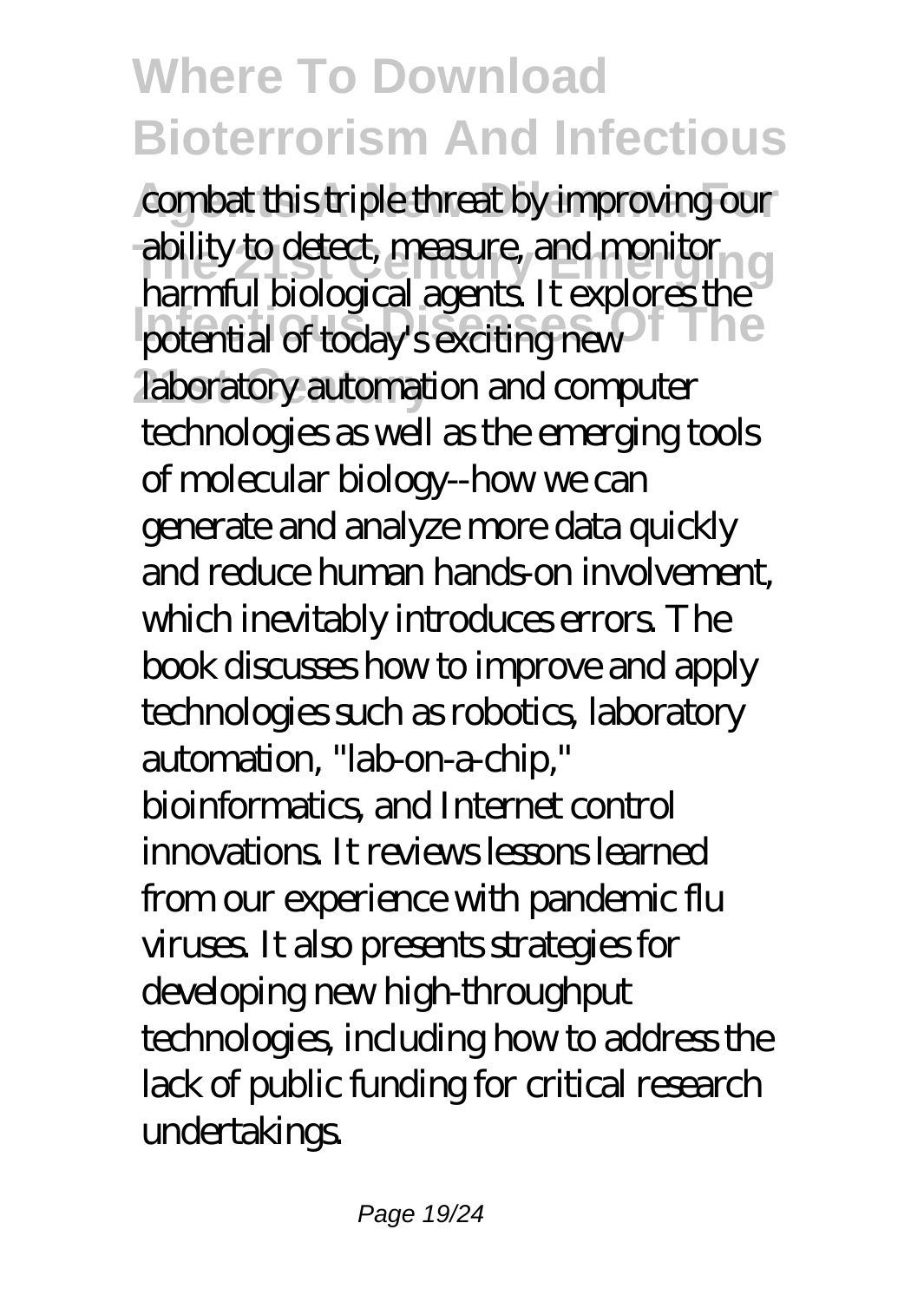This volume is based on a lemma For multidisciplinary approach towards g in g **Independent of Theory of Theory and have been previously used in** bioterrorism attacks around the globe. biological and chemical threats that can, Current knowledge and evidence-based principles from the fields of synthetic biology, microbiology, plant biology, chemistry, food science, forensics, tactics, infective medicine, psychology and others are compiled to address numerous aspects and the complexity of bioterrorism attacks. The main focus is on biological threats, especially in the context of synthetic biology and its emerging findings that can be observed as possible threat and tool. The book examines microorganisms and their possible use in forensics, i.e. as possible detection tool that could enable fast and precise detection of possible treats. A number of plant derived components are also discussed as possible agents in Page 20/24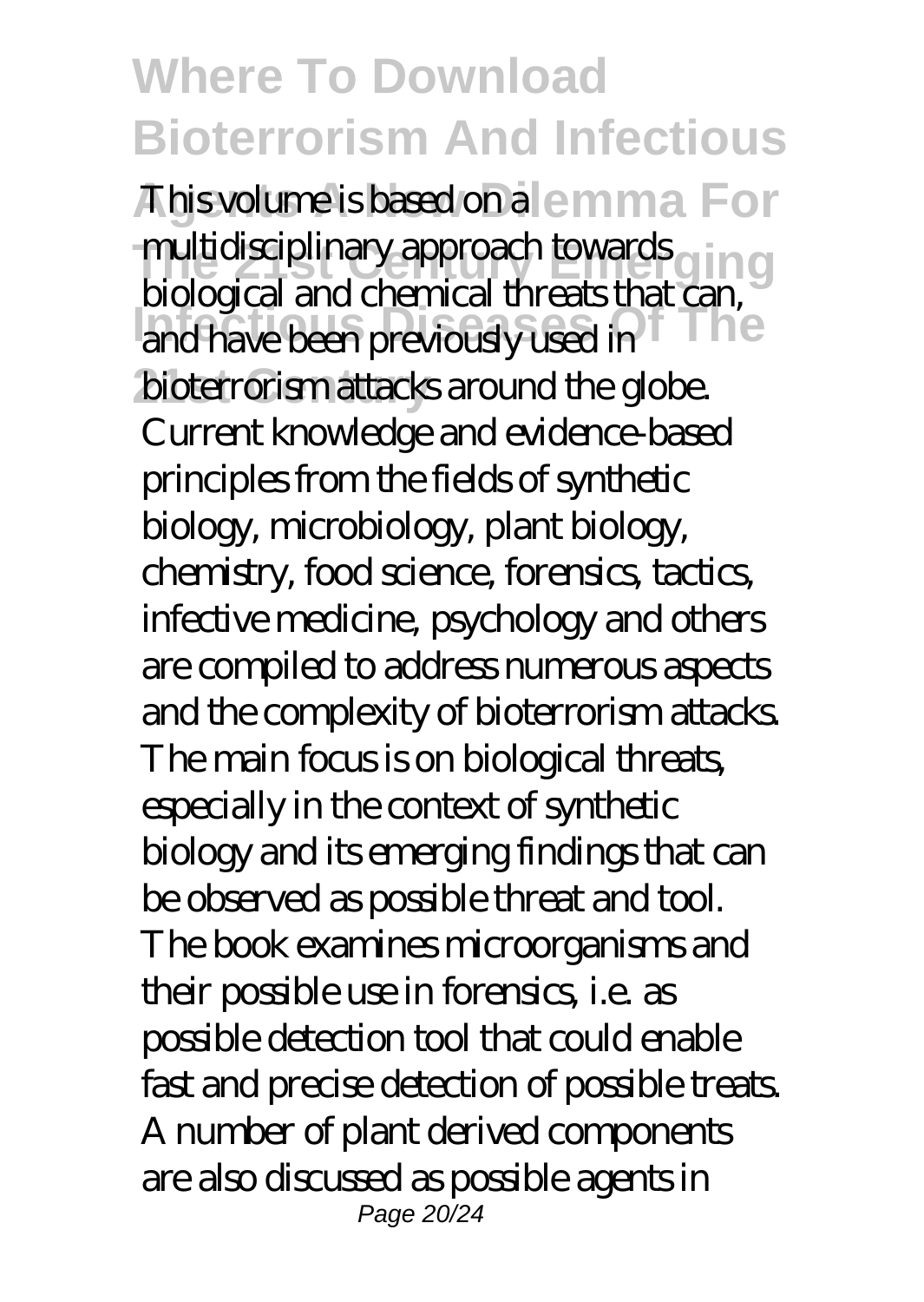bioterrorism attacks, and in relation to or **The 21st Century Emergency. Another in graduate the 21st Century Emergency.** Integral part Brookhandy, capacitaly in **21st Century** airline caterings, institutionalized kitchens integral part is food safety, especially in etc. Food can be observed as a possible mean of delivery of various agents (biological and chemical) for bioterrorism attacks. Steps on how to recognize specific critical points in a food supply chain, along with proposed corrective activities are discussed. Examples from around the globe, along with the methodological approach on how to differentiate bioterrorism attacks from other epidemics are provided. However, epidemics are also discussed in the context of migrations, with the special emphasis on the current refugee migrations that affect not only Europe, but also the United States. The book will be of interest to experts from various fields of science as well as Page 21/24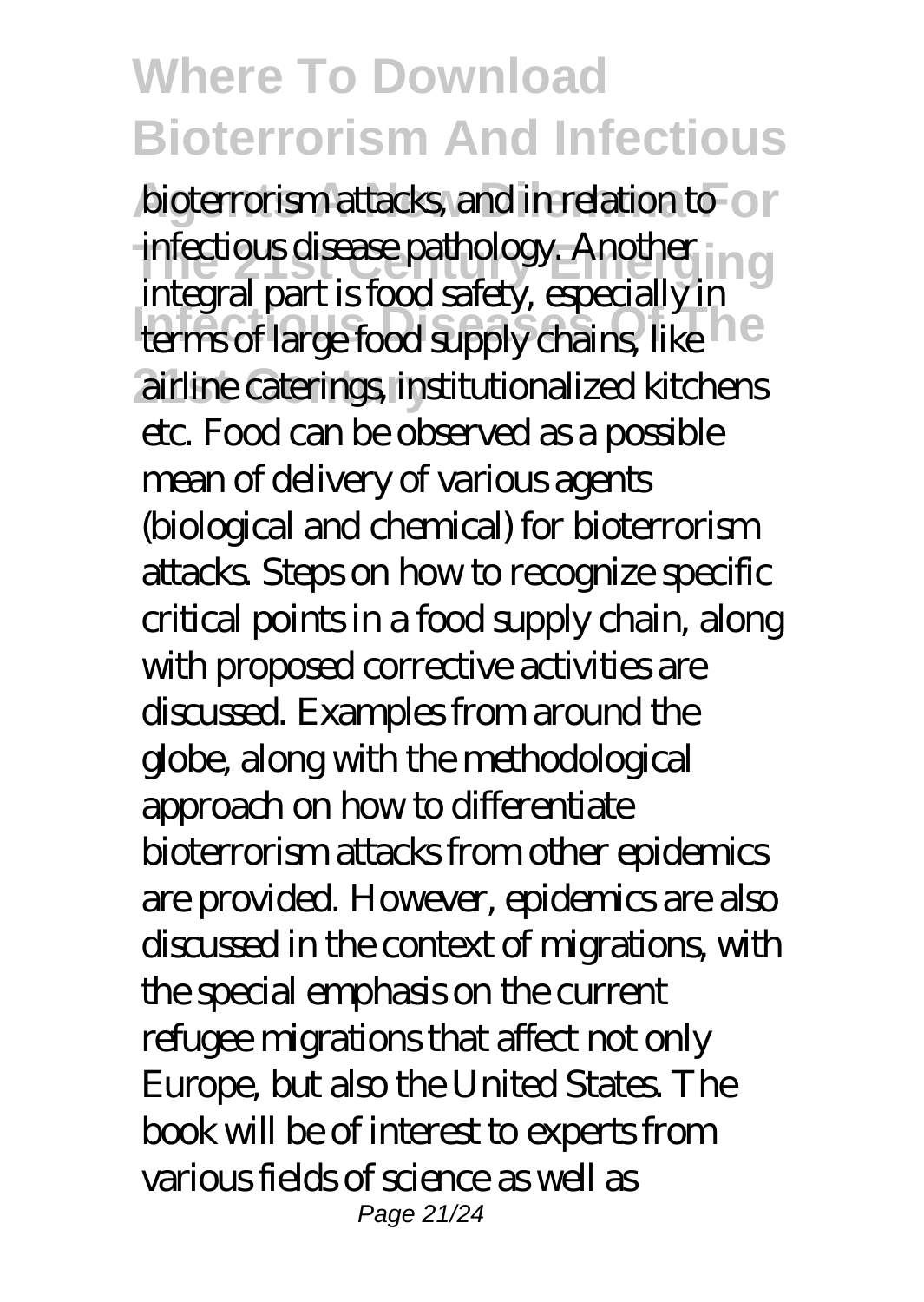professionals working in the field. The or **The 21st Century Emergency Emergency Emergency Century Emergency Century Emergency Century Emergency** Infectious Castel, *Indeepealis*, and there is a faster detection of possible bioterrorism<sup>e</sup> **21st Century** treats, along with proposed actions for developed for easier, more specific, and some aspects of a bioterrorism attack.

Meeting the acute need for a book determining the crucial elements of bioterrorism preparedness, this is a global perspective of the history and current concepts for bioterrorism, integrating the legal, medical, scientific and public health strategies. It furthermore discusses the role of WHO and international health regulations for bioterrorism preparedness. For microbiologists, epidemiologists, biotechnologists, public health agencies, and pharmaceutists.

In 2003, the President's budget for bioterrorism defense totalled more than \$5 Page 22/24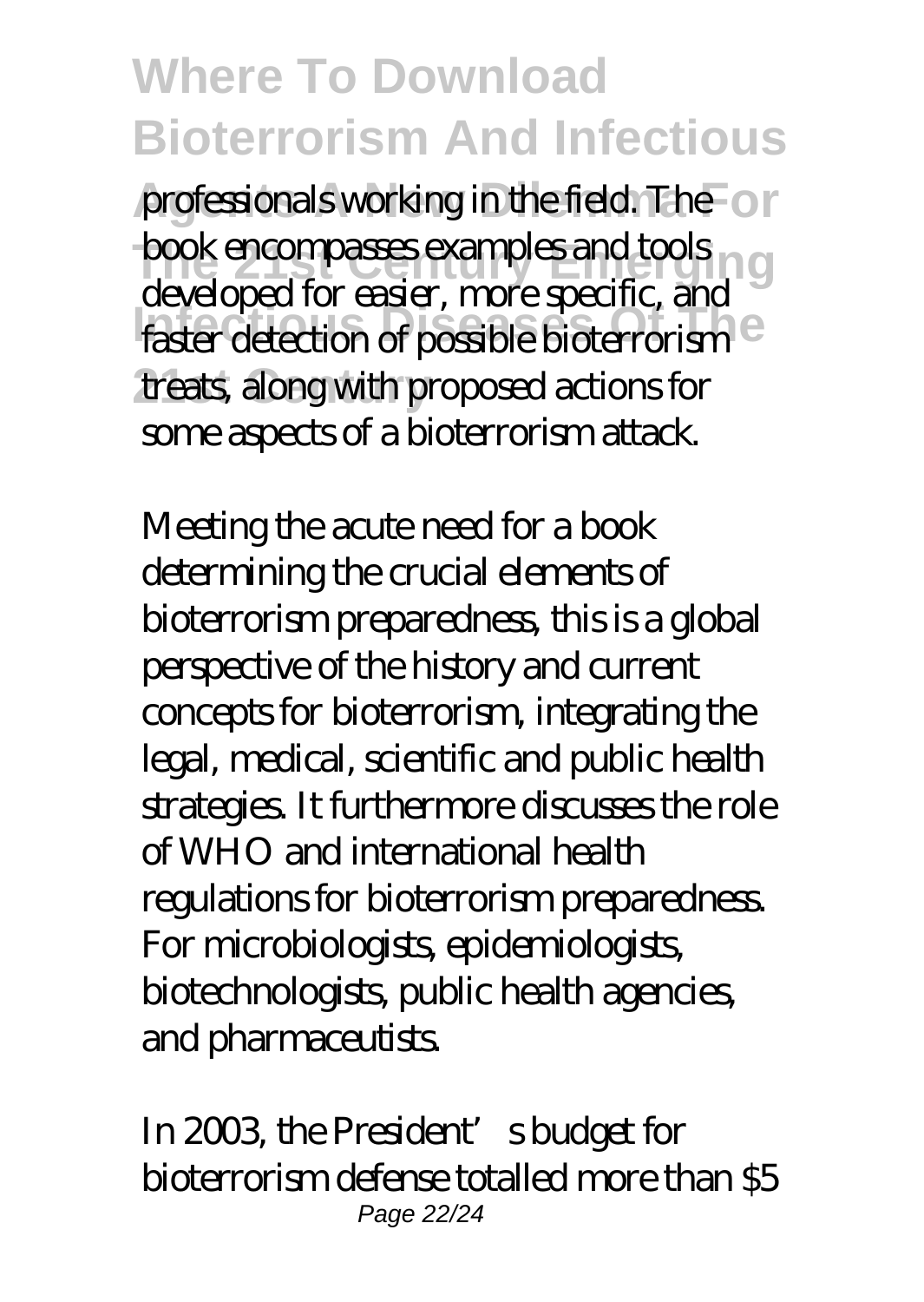billion. Today, the nation's stop academic **The 21st Century Emergency Emergency Emergency Emergency Scientists are scientists and produced are all the 2 Infectious Diseases Of The** new vaccines and drugs. However, just five **21st Century** years ago, only the US Department of understand Bacillus anthracis and develop Defense (DOD) seemed concerned about these "exotic" agents. In 1997, the DOD spent approximately \$137 million on biodefense to protect the deployed force, while academe, industry, local governments, and most of our federal leadership was oblivious to, and in some cases doubtful of, the seriousness of the threat. The National Institutes of Health (NIH) received the largest budget increase in the organization' shistory. Fortunately, during this time of national urgency, a sound base exists on which to build our defenses against this new threat. A relatively small cadre of dedicated scientists within the US Army Medical Research and Materiel Command Page 23/24